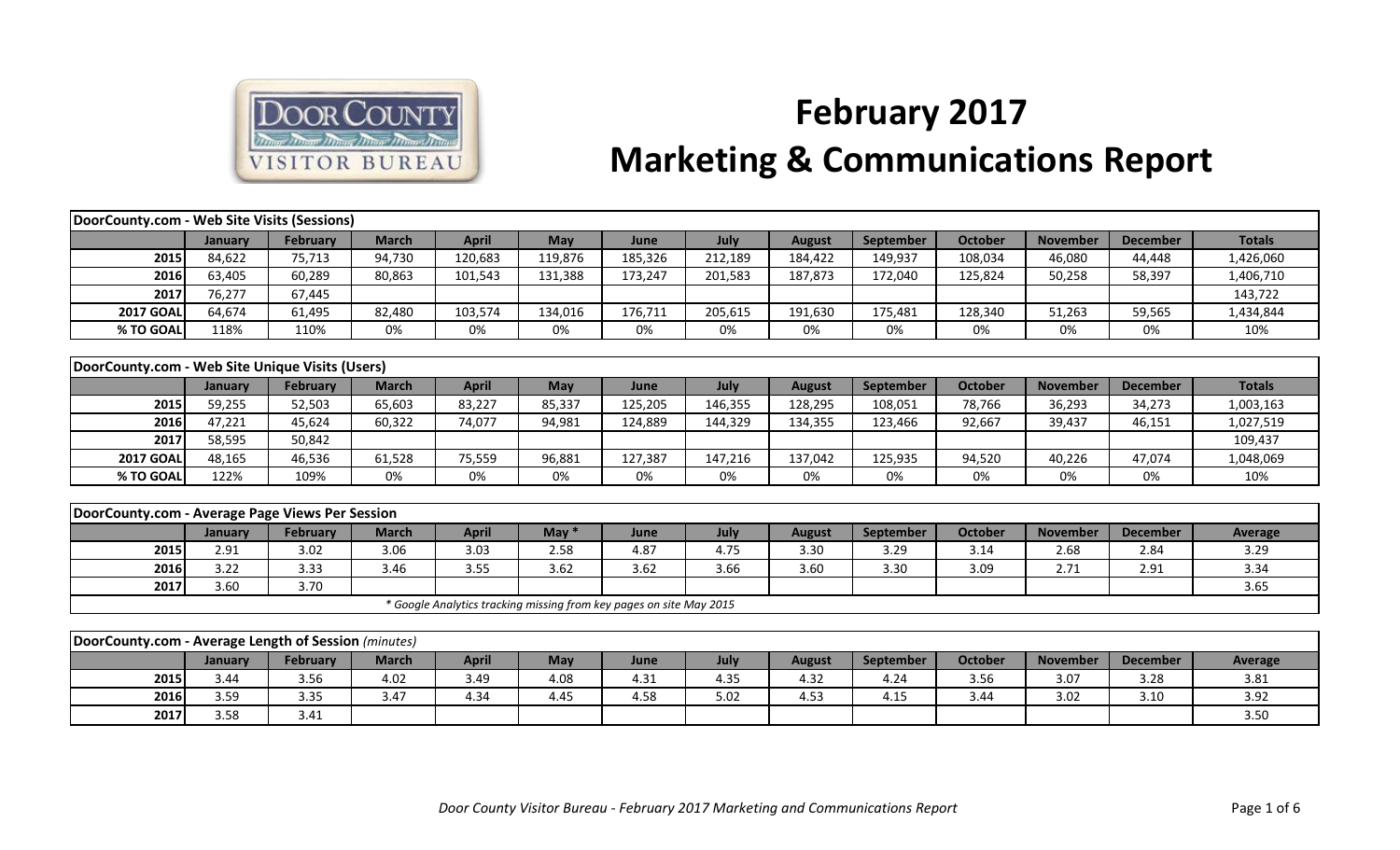| DoorCounty.com - Mobile Web Site Useage                     |                |                 |              |                                                                     |                              |                                       |           |               |           |                        |                 |                 |               |
|-------------------------------------------------------------|----------------|-----------------|--------------|---------------------------------------------------------------------|------------------------------|---------------------------------------|-----------|---------------|-----------|------------------------|-----------------|-----------------|---------------|
|                                                             | January        | <b>February</b> | <b>March</b> | <b>April</b>                                                        | $May*$                       | June                                  | July      | <b>August</b> | September | <b>October</b>         | <b>November</b> | <b>December</b> | <b>Totals</b> |
| 2015                                                        | 39,024         | 21,610          | 43,392       | 54,501                                                              | 30,019                       | 87,000                                | 103,550   | 94,460        | 75,538    | 56,316                 | 26,040          | 22,569          | 654,019       |
| 2016                                                        | 30,943         | 31,015          | 39,684       | 50,397                                                              | 69,140                       | 91,729                                | 114,452   | 103,485       | 103,174   | 73,631                 | 26,980          | 31,466          | 766,096       |
| 2017                                                        | 38,705         | 35,937          |              |                                                                     |                              |                                       |           |               |           |                        |                 |                 | 74,642        |
|                                                             |                |                 |              | * Google Analytics tracking missing from key pages on site May 2015 |                              |                                       |           |               |           |                        |                 |                 |               |
|                                                             |                |                 |              |                                                                     |                              |                                       |           |               |           |                        |                 |                 |               |
| DoorCounty.com - Top Ten Most Requested Pages for the Month |                |                 |              |                                                                     |                              |                                       |           |               |           |                        |                 |                 |               |
| 1) /Home                                                    |                |                 |              |                                                                     | 5) /stay/cottage-house       |                                       |           |               |           | 9) /experience         |                 |                 |               |
| 2) Experience/Events                                        |                |                 |              |                                                                     | 6) /stay/log-cabin-log-house |                                       |           |               |           | 10)/stay/pets-allowed  |                 |                 |               |
| 3) /stay                                                    |                |                 |              |                                                                     | 7) /stay/hotel-motel-inn     |                                       |           |               |           |                        |                 |                 |               |
| 4) /discover/guides-and-reports/visitor-guide/              |                |                 |              |                                                                     |                              | 8) /newsletter/august-2016/8-uniquely |           |               |           |                        |                 |                 |               |
|                                                             |                |                 |              |                                                                     |                              |                                       |           |               |           |                        |                 |                 |               |
| DoorCounty.com - Top Ten Sources for the Month              |                |                 |              |                                                                     |                              |                                       |           |               |           |                        |                 |                 |               |
| 1) Google/organic                                           |                |                 |              |                                                                     | 5) yahoo                     |                                       |           |               |           | 9) travelwisconsin.com |                 |                 |               |
| 2) (direct)/(none)                                          |                |                 |              |                                                                     | 6) Facebook                  |                                       |           |               |           | 10) doorcounty.com     |                 |                 |               |
| 3) bing                                                     |                |                 |              |                                                                     | 7) Facebook.com              |                                       |           |               |           |                        |                 |                 |               |
| 4) m.facebook.com                                           |                |                 |              |                                                                     | 8) Doorcounty                |                                       |           |               |           |                        |                 |                 |               |
|                                                             |                |                 |              |                                                                     |                              |                                       |           |               |           |                        |                 |                 |               |
| <b>Social Media: Facebook</b>                               |                |                 |              |                                                                     |                              |                                       |           |               |           |                        |                 |                 |               |
| <b>Impressions</b>                                          | <b>January</b> | February        | <b>March</b> | <b>April</b>                                                        | May                          | June                                  | July      | <b>August</b> | September | October                | <b>November</b> | <b>December</b> | <b>Totals</b> |
| 2015                                                        | 826,778        | 594,789         | 839,094      | 1,204,160                                                           | 1,097,071                    | 1,201,542                             | 1,286,647 | 925,223       | 1,065,510 | 1,045,703              | 1,088,533       | 563,186         | 11,738,236    |
| 2016                                                        | 994,271        | 1,014,098       | 758,324      | 1,194,643                                                           | 1,530,365                    | 1,611,401                             | 2,131,033 | 2,262,757     | 3,573,818 | 3,378,374              | 1,313,169       | 1,228,910       | 20,991,163    |
| 2017                                                        | 1,730,644      | 1,649,293       |              |                                                                     |                              |                                       |           |               |           |                        |                 |                 | 3,379,937     |
| <b>Post Views</b>                                           | January        | February        | <b>March</b> | <b>April</b>                                                        | May                          | June                                  | July      | <b>August</b> | September | <b>October</b>         | <b>November</b> | <b>December</b> | <b>Totals</b> |
| 2015                                                        | 555,825        | 388,349         | 555,850      | 772,633                                                             | 739,233                      | 768,594                               | 847,893   | 686,341       | 679,592   | 739,724                | 856,575         | 407,601         | 7,998,210     |
| 2016                                                        | 780,727        | 773,366         | 581,832      | 855,534                                                             | 1,164,837                    | 1,281,364                             | 1,480,357 | 1,559,301     | 2,824,540 | 2,534,054              | 910,455         | 817,399         | 15,563,766    |
| 2017                                                        | 1,103,020      | 1,043,540       |              |                                                                     |                              |                                       |           |               |           |                        |                 |                 | 2,146,560     |
| <b>Page Views</b>                                           | <b>January</b> | February        | <b>March</b> | <b>April</b>                                                        | May                          | June                                  | July      | <b>August</b> | September | <b>October</b>         | <b>November</b> | <b>December</b> | <b>Totals</b> |
| 2015                                                        | 104,557        | 81,847          | 125,202      | 150,854                                                             | 150,023                      | 168,039                               | 162,788   | 119,717       | 181,124   | 169,600                | 1,388           | 81,295          | 1,496,434     |
| 2016                                                        | 112,475        | 103,983         | 87,177       | 153,588                                                             | 172,031                      | 113,158                               | 233,864   | 369,832       | 311,572   | 335,892                | 272,806         | 317,219         | 2,583,597     |
| 2017                                                        | 381,660        | 362,131         |              |                                                                     |                              |                                       |           |               |           |                        |                 |                 | 743,791       |
| <b>Engagement</b>                                           | <b>January</b> | February        | <b>March</b> | <b>April</b>                                                        | May                          | June                                  | July      | <b>August</b> | September | <b>October</b>         | <b>November</b> | <b>December</b> | <b>Totals</b> |
| 2015                                                        | 24,832         | 14,834          | 26,432       | 32,633                                                              | 32,944                       | 32,210                                | 30,093    | 24,461        | 32,364    | 35,477                 | 26,773          | 13,550          | 326,603       |

**2016** 28,766 | 20,520 | 15,324 | 31,493 | 34,883 | 34,678 | 65,406 | 43,487 | 79,971 | 61,204 | 30,010 | 25,511 | 471,253 **2017** 39,773 43,991 30,764 (1990) 2017 83,764 (1991) 83,764 (1991) 83,764 (1991) 83,764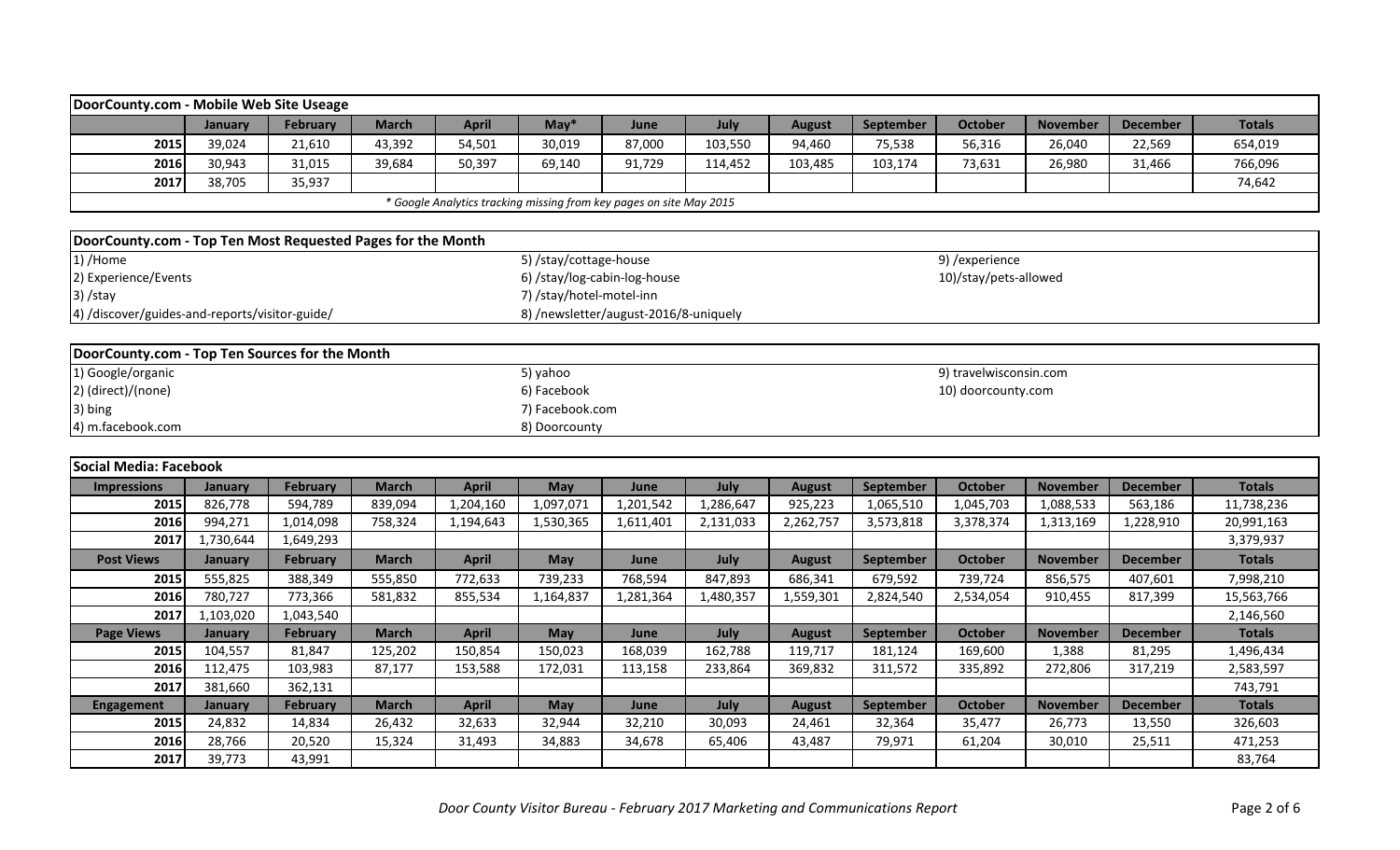| Social Media: Twitter                                                   |                |                 |              |              |                 |           |             |               |                  |                |                 |                 |                        |
|-------------------------------------------------------------------------|----------------|-----------------|--------------|--------------|-----------------|-----------|-------------|---------------|------------------|----------------|-----------------|-----------------|------------------------|
| <b>Followers</b>                                                        | <b>January</b> | February        | <b>March</b> | <b>April</b> | <b>May</b>      | June      | July        | <b>August</b> | September        | <b>October</b> | <b>November</b> | <b>December</b> | <b>Annual % Growth</b> |
| 2015                                                                    | 3,585          | 3,652           | 3,709        | 3,781        | 3,872           | 3,992     | 4,096       | 4,153         | 4,219            | 4,261          | 4,302           | 4,350           | 21%                    |
| 2016                                                                    | 4,411          | 4,459           | 4,547        | 4,588        | 4,661           | 4,760     | 4,878       | 4,955         | 5,019            | 5,068          | 5,086           | 5,136           | 16%                    |
| 2017                                                                    | 5,201          | 5,264           |              |              |                 |           |             |               |                  |                |                 |                 |                        |
| <b>Impressions</b>                                                      | <b>January</b> | <b>February</b> | <b>March</b> | <b>April</b> | <b>May</b>      | June      | July        | <b>August</b> | September        | <b>October</b> | <b>November</b> | <b>December</b> | <b>Totals</b>          |
| 2015                                                                    | 2,257,152      | 1,533,877       | 1,517,133    | 704,372      | 2,271,820       | 2,700,702 | 2,634,001   | 4,648,946     | 5,502,863        | 2,459,054      | 4,013,608       | 9,737,951       | 39,981,479             |
| 2016                                                                    | 2,709,041      | 7,170,397       | 2,556,102    | 3,822,978    | 5,736,414       | 8,969,016 | 22,713,222  | 6,557,849     | 3,986,430        | 2,503,666      | 1,616,196       | 2,882,856       | 71,224,167             |
| 2017                                                                    | 2,816,512      | 4,663,206       |              |              |                 |           |             |               |                  |                |                 |                 | 7,479,718              |
|                                                                         |                |                 |              |              |                 |           |             |               |                  |                |                 |                 |                        |
| <b>Pay-Per-Click Results</b>                                            |                |                 |              |              |                 |           |             |               |                  |                |                 |                 |                        |
|                                                                         | <b>January</b> | February        | <b>March</b> | <b>April</b> | <b>May</b>      | June      | July        | <b>August</b> | September        | <b>October</b> | <b>November</b> | <b>December</b> | <b>Totals</b>          |
| 2015                                                                    | 1,815          | 2,153           | 2,240        | 2,253        | 5,507           | 5,556     | 5,507       | 4,096         | 5,507            | 2,251          | 1,015           | 1,006           | 38,906                 |
| 2016                                                                    | 2,577          | 5,584           | 7,131        | 8,905        | 14,312          | 5,161     | 1,365       | 8,939         | 9,289            | 1,357          | 831             | 477             | 65,928                 |
| 2017                                                                    | 3,316          | 4,711           |              |              |                 |           |             |               |                  |                |                 |                 | 8,027                  |
|                                                                         |                |                 |              |              |                 |           |             |               |                  |                |                 |                 |                        |
| <b>Door County E-Newsletter - Number of E-Mails Sent (with remails)</b> |                |                 |              |              |                 |           |             |               |                  |                |                 |                 |                        |
|                                                                         | <b>Innuary</b> | <b>Echrupry</b> | March        | <b>Anril</b> | M <sub>2V</sub> | lung      | <b>Indy</b> | August        | <b>Contambor</b> | October        | <b>November</b> | December        | Totalc                 |

|      | <b>January</b> | Februarv | March   | April   | May     | June    | July    | August  | <b>September</b> | <b>October</b> | <b>November</b> | <b>December</b> | <b>Totals</b> |
|------|----------------|----------|---------|---------|---------|---------|---------|---------|------------------|----------------|-----------------|-----------------|---------------|
| 2015 | 328.573        | 319,563  | 310,628 | 316,865 | 341,409 | 349,020 | 486,954 | 359,538 | 350,421          | 348,142        | 347,933         | 344,699         | 4,203,745     |
| 2016 | 588,006        | 336,747  | 334,214 | 285,196 | 292,101 | 517,581 | 324,801 | 364,339 | 363,905          | 362,390        | 364,584         | 362,183         | 4,696,047     |
| 2017 | 366,226        | 365,269  |         |         |         |         |         |         |                  |                |                 |                 | 731,495       |

| Door County E-Newsletter - Open Rates |         |          |        |        |        |        |        |        |                  |         |          |                 |         |
|---------------------------------------|---------|----------|--------|--------|--------|--------|--------|--------|------------------|---------|----------|-----------------|---------|
|                                       | January | February | March  | April  | May    | June   | July   | August | <b>September</b> | October | November | <b>December</b> | Average |
| 2015                                  | 24.80%  | 23.60%   | 27.70% | 28.70% | 26.80% | 27.10% | 32.90% | 24.74% | 25.71%           | 24.20%  | 21.67%   | 20.06%          | 25.67%  |
| 2016                                  | 23.32%  | 20.69%   | 22.05% | 29.88% | 30.54% | 29.73% | 31.08% | 26.95% | 29.14%           | 26.27%  | 22.19%   | 21.70%          | 26.13%  |
| *2017                                 | 19.00%  | 18.40%   |        |        |        |        |        |        |                  |         |          |                 | 18.70%  |

*\*New deployment platform and template introduced for 2017*

| Door County E-Newsletter - Click Thru's |         |          |              |       |            |       |       |        |           |         |                 |                 |                |
|-----------------------------------------|---------|----------|--------------|-------|------------|-------|-------|--------|-----------|---------|-----------------|-----------------|----------------|
|                                         | Januarv | February | <b>March</b> | April | <b>May</b> | June  | July  | August | September | October | <b>November</b> | <b>December</b> | <b>Average</b> |
| 2015                                    | 2.60%   | 2.90%    | 3.60%        | 1.30% | 3.41%      | 4.00% | 5.09% | 3.13%  | 3.85%     | 2.83%   | 2.01%           | 1.61%           | 3.28%          |
| 2016                                    | 3.53%   | 82%،     | 3.22%        | 8.58% | 4.18%      | 3.37% | 3.90% | 2.71%  | 3.63%     | 3.11%   | 1.66%           | 1.72%           | 3.04%          |
| *2017                                   | 1.38%   | 1.44%    |              |       |            |       |       |        |           |         |                 |                 | 1.41%          |

*\*New deployment platform and template introduced for 2017*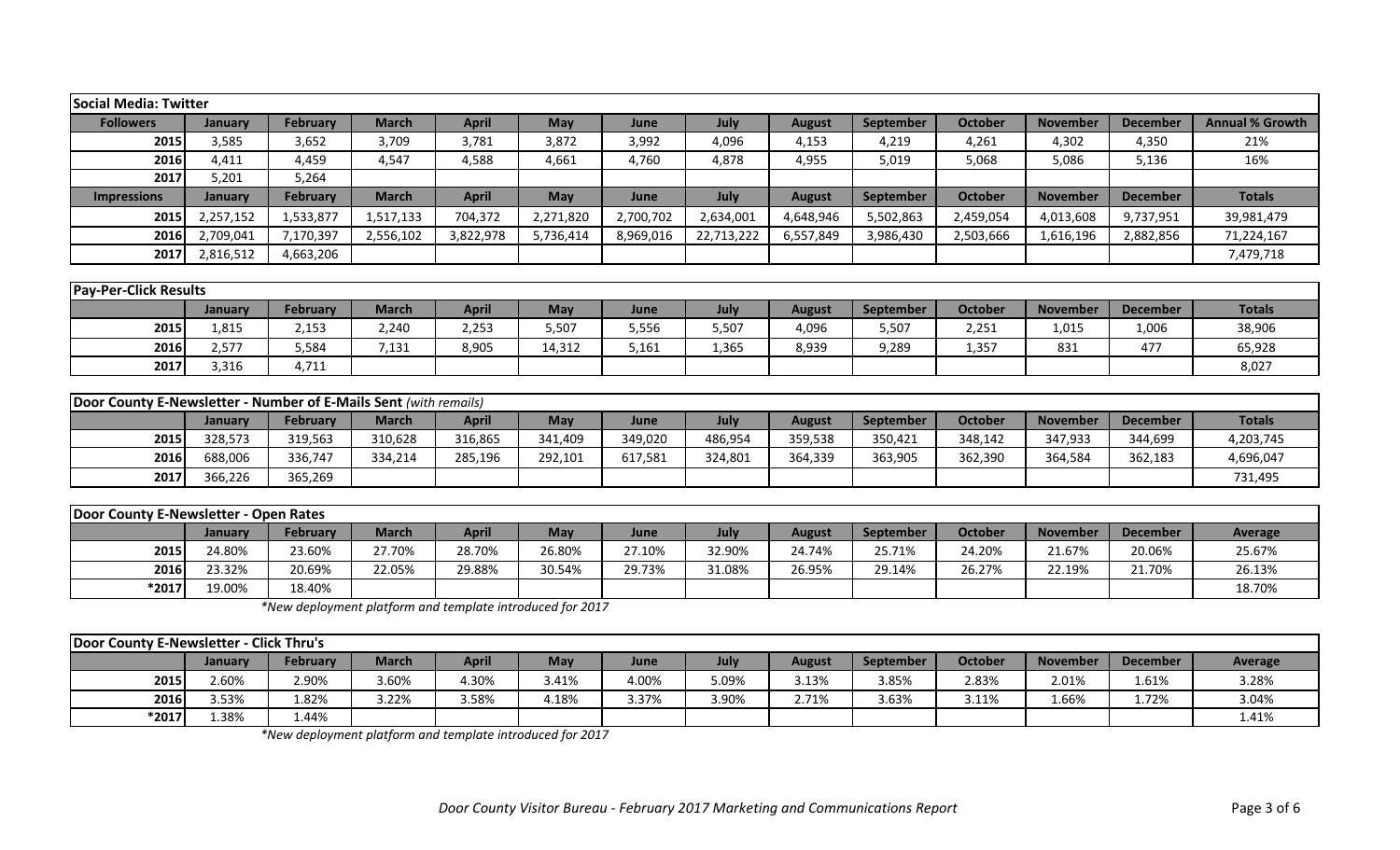| <b>Advertising</b> | - Gross Impressions |           |              |           |           |           |           |           |                  |           |                 |                 |              |
|--------------------|---------------------|-----------|--------------|-----------|-----------|-----------|-----------|-----------|------------------|-----------|-----------------|-----------------|--------------|
|                    | January             | February  | <b>March</b> | April     | May       | June      | July      | August    | <b>September</b> | October   | <b>November</b> | <b>December</b> | <b>Total</b> |
| 2015               | 5.346               | 2,679,900 | 5,336,400    | 9,945,248 | 5,628,037 | 1,183,348 | 673,070   | 441,307   | 2,900,619        | 1,587,416 | 6,390           | 6,390           | 30,393,471   |
| 2016               | 599,103             | 54,767    | 613,755      | 2,418,226 | 8,905,652 | 7,792,796 | 1,157,356 | 5,096,104 | 4,521,300        | 3,376,859 | 745,927         | 599,977         | 35,881,822   |
| 2017               | 985,753             | 833,234   |              |           |           |           |           |           |                  |           |                 |                 | 1,818,987    |

| Advertising       | Media Placed 2017 |                 |              |              |     |      |      |               |           |         |                 |          |              |
|-------------------|-------------------|-----------------|--------------|--------------|-----|------|------|---------------|-----------|---------|-----------------|----------|--------------|
|                   | January           | <b>February</b> | <b>March</b> | <b>April</b> | May | June | July | <b>August</b> | September | October | <b>November</b> | December | <b>Total</b> |
| <b>Total Paid</b> | 6,875             | 6,678م          |              |              |     |      |      |               |           |         |                 |          | \$13,553     |
| Co-Op Dollars     | 6,375             | \$750           |              |              |     |      |      |               |           |         |                 |          | \$7,125      |

| <b>Online Video Views</b> (includes YouTube channels, Vimeo channel and live or embedded Facebook videos featuring DCVB video content such as Explore The Door, Our Door County, aerial videos, TV ads, etc) |                                                                                                                                                                                                 |        |        |        |         |         |        |         |        |         |        |        |         |  |
|--------------------------------------------------------------------------------------------------------------------------------------------------------------------------------------------------------------|-------------------------------------------------------------------------------------------------------------------------------------------------------------------------------------------------|--------|--------|--------|---------|---------|--------|---------|--------|---------|--------|--------|---------|--|
|                                                                                                                                                                                                              | <b>April</b><br><b>Totals</b><br>October<br><b>February</b><br><b>March</b><br><b>September</b><br>July<br><b>November</b><br>May<br><b>June</b><br><b>December</b><br><b>August</b><br>January |        |        |        |         |         |        |         |        |         |        |        |         |  |
| 2015                                                                                                                                                                                                         | 5.731                                                                                                                                                                                           | 7,223  | 8,932  | 8,134  | 13,319  | 16,888  | 20,796 | 24,895  | 21,995 | 23,020  | 18,771 | 19,107 | 189,811 |  |
| 2016                                                                                                                                                                                                         | 27,083                                                                                                                                                                                          | 22,279 | 11,152 | 44,323 | 159,171 | 103,794 | 93,713 | 200,640 | 59,224 | 104,412 | 46,546 | 36,831 | 939,168 |  |
| 2017                                                                                                                                                                                                         | 108,900                                                                                                                                                                                         | 58,593 |        |        |         |         |        |         |        |         |        |        | 167.493 |  |

| <b>Media Marketing Program - Impressions</b> |                      |                 |              |                                                                |            |            |            |               |                  |            |                 |                 |               |
|----------------------------------------------|----------------------|-----------------|--------------|----------------------------------------------------------------|------------|------------|------------|---------------|------------------|------------|-----------------|-----------------|---------------|
|                                              | <b>January</b>       | <b>February</b> | <b>March</b> | <b>April</b>                                                   | May        | June       | July       | <b>August</b> | <b>September</b> | October    | <b>November</b> | <b>December</b> | <b>Totals</b> |
|                                              | 2015 28,017,364      | 1,823,856       | 20,098,799   | 22,527,085                                                     | 3,830,004  | 19,201,677 | 30,984,433 | 36,995,848    | 9,122,770        | 2,746,629  | 6,293,744       | 16,144,032      | 197,786,241   |
| 2016                                         | 767,047              | 4,699,826       | 39,967,510   | 24,274,037                                                     | 16,899,042 | 31,660,644 | 16,773,144 | 36,910,747    | 13,325,257       | 65,351,054 | 16,580,936      | 134,684,186     | 401,893,430   |
| <b>2017</b>                                  | 1,622,190            | 23,245,548      |              |                                                                |            |            |            |               |                  |            |                 |                 | 24,867,738    |
|                                              | 2017 GOAL 30,460,385 | 9,619,628       |              | 29,867,350   18,720,410   16,305,274   23,766,590   25,752,035 |            |            |            | 25,565,560    | 19,797,333       | 69,351,188 | 8,808,801       | 34,275,847      | 312,290,401   |
| % TO GOAL                                    | 5%                   | 242%            | 0%           | 0%                                                             | 0%         | 0%         | 0%         | 0%            | 0%               | 0%         | 0%              | 0%              | 8%            |

| Media Marketing Program - Visiting Journalists |                |          |              |              |            |      |      |               |                  |         |                 |          |                          |
|------------------------------------------------|----------------|----------|--------------|--------------|------------|------|------|---------------|------------------|---------|-----------------|----------|--------------------------|
|                                                | <b>January</b> | February | <b>March</b> | <b>April</b> | <b>May</b> | June | July | <b>August</b> | <b>September</b> | October | <b>November</b> | December | <b>Totals</b>            |
| 2015                                           |                |          |              |              |            | 14   | 19   | 12            |                  |         | O               |          | $\overline{\phantom{a}}$ |
| 2016                                           |                |          |              |              |            | 16   |      | 13            |                  | 14      |                 |          |                          |
| 2017                                           | ᆠᆂ             |          |              |              |            |      |      |               |                  |         |                 |          |                          |
| <b>2017 GOAL</b>                               | 10             |          |              |              |            | 22   |      |               |                  | 14      |                 |          |                          |
| % TO GOAL                                      | 110%           |          |              |              | 0%         | 0%   |      | 0%            | 0%               | 0%      |                 |          | 16%                      |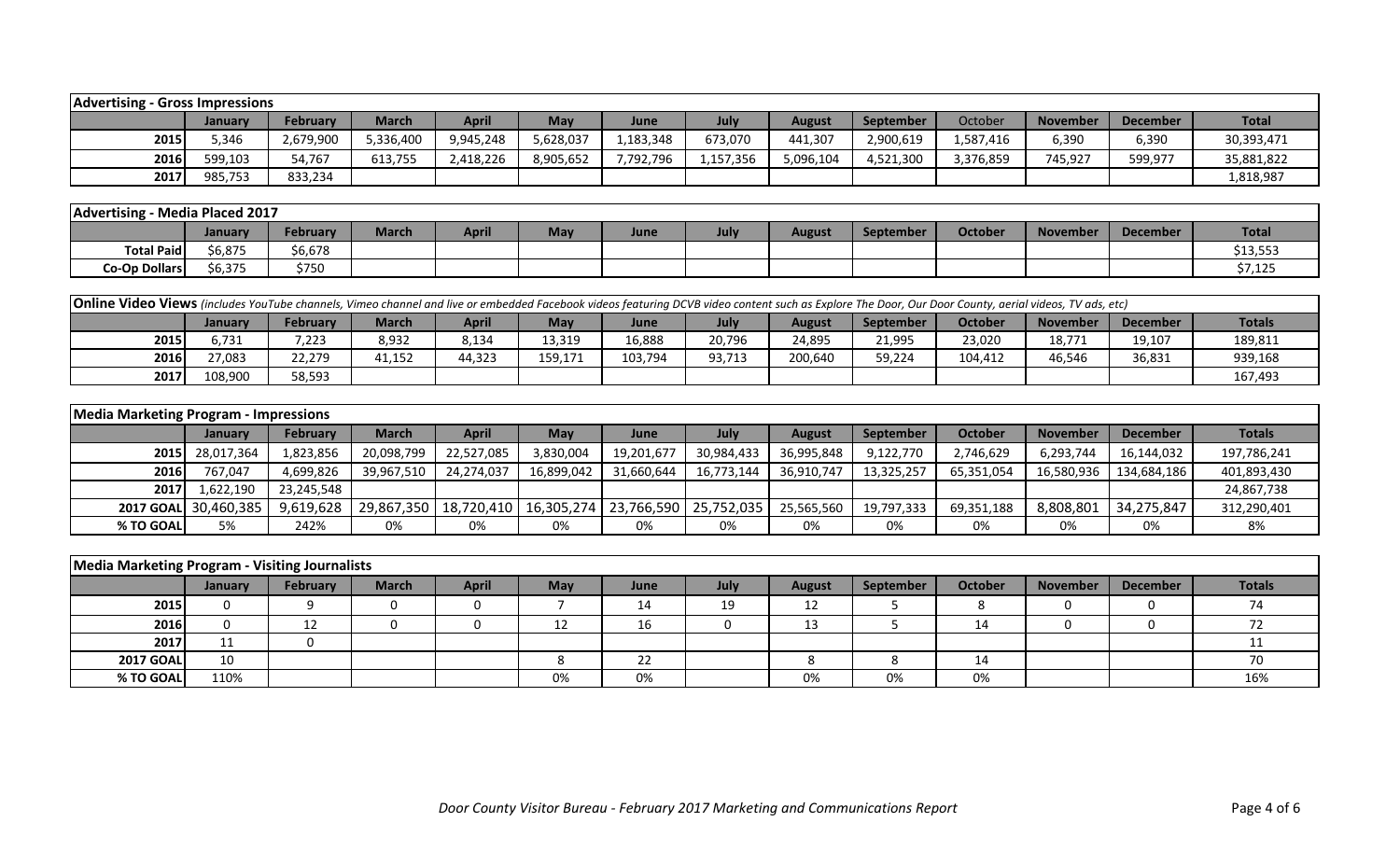| Media Marketing Program - Ad Value Equivalency |           |                 |              |              |             |           |           |               |                  |                |                 |                 |               |
|------------------------------------------------|-----------|-----------------|--------------|--------------|-------------|-----------|-----------|---------------|------------------|----------------|-----------------|-----------------|---------------|
|                                                | January   | <b>February</b> | <b>March</b> | <b>April</b> | May         | June      | July      | <b>August</b> | <b>September</b> | <b>October</b> | <b>November</b> | <b>December</b> | <b>Totals</b> |
| 2015                                           | \$70,320  | \$72,596        | \$80,581     | \$330,607    | \$1,209,143 | \$282,586 | \$168,520 | \$154,576     | \$174,956        | \$40,256       | \$56,902        | \$93,224        | \$2,734,267   |
| 2016                                           | \$147,959 | \$94,919        | \$200,684    | \$186,717    | \$296,988   | \$87,288  | \$133,852 | \$242,453     | \$264,471        | \$136,292      | \$163,845       | \$282,954       | \$2,238,422   |
| 2017                                           | \$84,480  | \$358,050       |              |              |             |           |           |               |                  |                |                 |                 | \$442,530     |
|                                                |           |                 |              |              |             |           |           |               |                  |                |                 |                 |               |
| <b>Group Tour Contacts</b>                     |           |                 |              |              |             |           |           |               |                  |                |                 |                 |               |
|                                                | January   | February        | <b>March</b> | <b>April</b> | May         | June      | July      | <b>August</b> | September        | <b>October</b> | <b>November</b> | <b>December</b> | <b>Totals</b> |
| 2015                                           | 134       | 451             | 110          | 206          | 188         | 179       | 176       | 89            | 125              | 67             | 149             | 1               | 1,875         |
| 2016                                           | $71\,$    | 614             | 102          | 73           | 58          | 118       | 111       | 209           | 108              | 108            | 109             | 226             | 1,907         |
| 2017                                           | 41        | 329             |              |              |             |           |           |               |                  |                |                 |                 | 370           |
|                                                |           |                 |              |              |             |           |           |               |                  |                |                 |                 |               |
| <b>Group Tour Inquiries</b>                    |           |                 |              |              |             |           |           |               |                  |                |                 |                 |               |
|                                                | January   | <b>February</b> | <b>March</b> | <b>April</b> | May         | June      | July      | <b>August</b> | September        | <b>October</b> | <b>November</b> | <b>December</b> | <b>Totals</b> |
| 2015                                           | 33        | 19              | 13           | 15           | 12          | 9         | 15        | 13            | 15               | 23             | 8               | $\mathbf{1}$    | 176           |
| 2016                                           | 41        | 22              | 8            | 15           | 5           | 12        | 9         | 19            | $\overline{7}$   | $\overline{4}$ | $\overline{ }$  | 3               | 152           |
| 2017                                           | 5         | 12              |              |              |             |           |           |               |                  |                |                 |                 | 17            |
|                                                |           |                 |              |              |             |           |           |               |                  |                |                 |                 |               |
| <b>Meeting/Event Planner Contacts</b>          |           |                 |              |              |             |           |           |               |                  |                |                 |                 |               |
|                                                | January   | February        | <b>March</b> | <b>April</b> | May         | June      | July      | <b>August</b> | September        | <b>October</b> | <b>November</b> | <b>December</b> | <b>Totals</b> |
| 2015                                           | 97        | 85              | 171          | 188          | 209         | 181       | 373       | 120           | 101              | 149            | 52              | 59              | 1,785         |
| 2016                                           | 1,000     | 338             | 158          | 182          | 162         | 18        | 338       | 90            | 170              | 145            | 216             | 3               | 2,820         |
| 2017                                           | 1,508     | 36              |              |              |             |           |           |               |                  |                |                 |                 | 1,544         |
|                                                |           |                 |              |              |             |           |           |               |                  |                |                 |                 |               |
| Meeting/Event Planner Inquiries                |           |                 |              |              |             |           |           |               |                  |                |                 |                 |               |
|                                                | January   | February        | <b>March</b> | <b>April</b> | May         | June      | July      | <b>August</b> | September        | <b>October</b> | <b>November</b> | <b>December</b> | <b>Totals</b> |
| 2015                                           | 82        | 35              | 42           | 56           | 66          | 76        | 54        | 37            | 31               | 28             | 20              | 21              | 548           |
| 2016                                           | 41        | 35              | 21           | 26           | 40          | 17        | 24        | 21            | 16               | 6              | 9               | $\mathbf{1}$    | 257           |
| 2017                                           | 12        | 10              |              |              |             |           |           |               |                  |                |                 |                 | 22            |